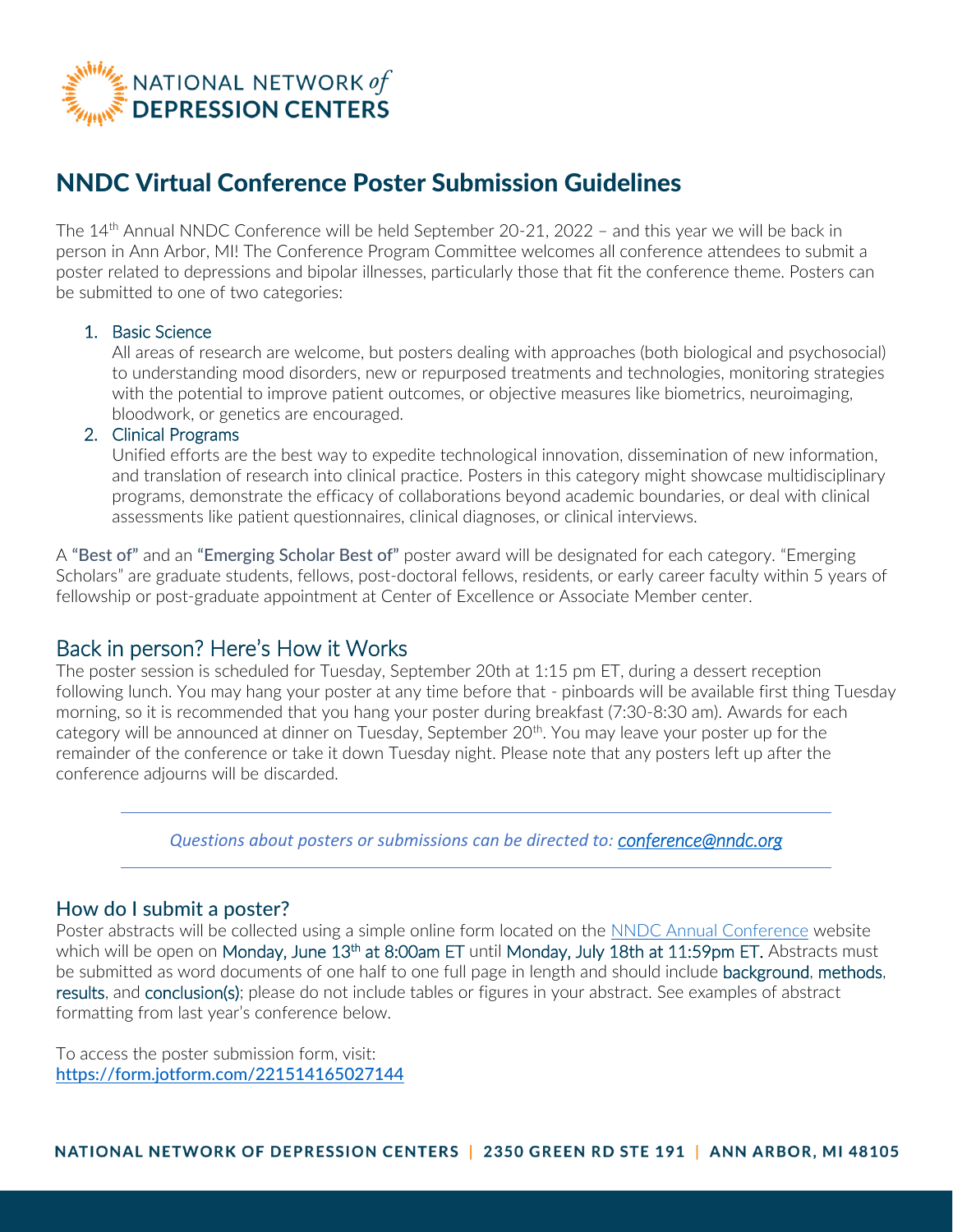### Who can present a poster?

All attendees are welcome to submit a poster, but poster presenters must be the author or co-author. Posters from commercial or for-profit entities are available only to conference sponsors.

### How many posters can I present?

Only one poster per individual will be accepted; posters submitted by representatives of commercial or other forprofit or non-academic entities will be limited to one per entity/organization.

## How will I know my poster has been accepted?

Poster acceptance notifications will be sent out to those who met the Monday, July 18<sup>th</sup> submission deadline by Monday, July 25th

## When is the poster session?

The poster session is scheduled for Tuesday, September 20th at 1:15 pm ET, during a dessert reception following lunch.

## Can I see examples of previous posters?

Feel free to peruse the [2020 Virtual Conference Poster](https://nndc.org/annual-conference/nndc-2020-virtual-poster-session-details/) Directory or the 2021 Virtual Conference Poster [Directory](https://nndc.org/annual-conference/2021-virtual/poster-session/) to see the presentations from previous conferences.

# Examples of Abstract Formatting

### Depressive symptoms and course are associated with early-relapse in opioid-dependent individuals treated with extended-release naltrexone but not buprenorphine-naloxone

Christopher J Hammond MD PhD<sup>1\*</sup>; Ariel Pollack<sup>1</sup>; Leslie Miller MD<sup>1\*</sup>; Grace Park MPH<sup>1</sup>; Annabel Kady<sup>1</sup>; Kevin Wenzel PhD<sup>2</sup>; Marc Fishman MD $^{1,2}$ 

- 1. Department of Psychiatry & Behavioral Sciences, Johns Hopkins University, Baltimore, MD 21224
- 2. Mountain Manor Treatment Center, Baltimore, MD 21229
- \* presenting authors

Background: Major Depressive Disorder (MDD) and depressive symptoms commonly co-occur with opioid use disorder (OUD) and have complex relationships with OUD treatment outcomes.<sup>1,2</sup> For example, co-occurring depression has been associated with both worse<sup>1</sup> and better<sup>2</sup> OUD treatment outcomes in opioid-dependent individuals. Some of the variance in this association may be due to individual differences in the response to medications for OUD treatment (MOU). In the present study, we examined differences in depression severity and in the associations between depression severity and opioid relapse in opioid-dependent adults randomized to receive one of two commonly prescribed, pharmacologically-distinct medications - extended-release naltrexone (XR-NTX), an opioid antagonist, and sublingual buprenorphine-naloxone (BUP-NAL), a partial opioid agonist. Methods: Effects of depression and treatment condition on opioid relapse were examined using data from a 24week open-label, randomized controlled, comparative effectiveness study comparing XR-NTX versus BUP-NAL for opioid relapse prevention (NIDA CTN-0051).<sup>3</sup> In the study, 570 opioid-dependent adults (169 females, mean age = 33.9 years) were randomly assigned to 24-weeks of XR-NTX (4ml, 380 mg naltrexone base IM every 4 weeks) or Bup/Nal (SL, daily dose range = 8-24 mg), with both treatment arms offered weekly behavioral therapy. Depressive symptoms were assessed via the 17-item Hamilton Depression Scale (HAM-D). XR-NTX and BUP-NAL groups did not differ in age, sex, education, or on HAM-D scores at baseline (bsl). Logistic regression models examined whether depressive symptoms (continuous variable) or MDD diagnosis (categorical, based on HAM-D cutoff scores at bsl) were predictive of early-relapse secondary to medication induction failure and opioid-relapse events by week-24. Results: 26% of participants met criteria for moderate-to-severe MDD at bsl. 204 [72%] of 283 participants in the XR-NTX group and 270 [94%] of 287 in the BUP-NAL group were early-relapsers. In the

NATIONAL NETWORK OF DEPRESSION CENTERS | 2350 GREEN RD STE 191 | ANN ARBOR, MI 48105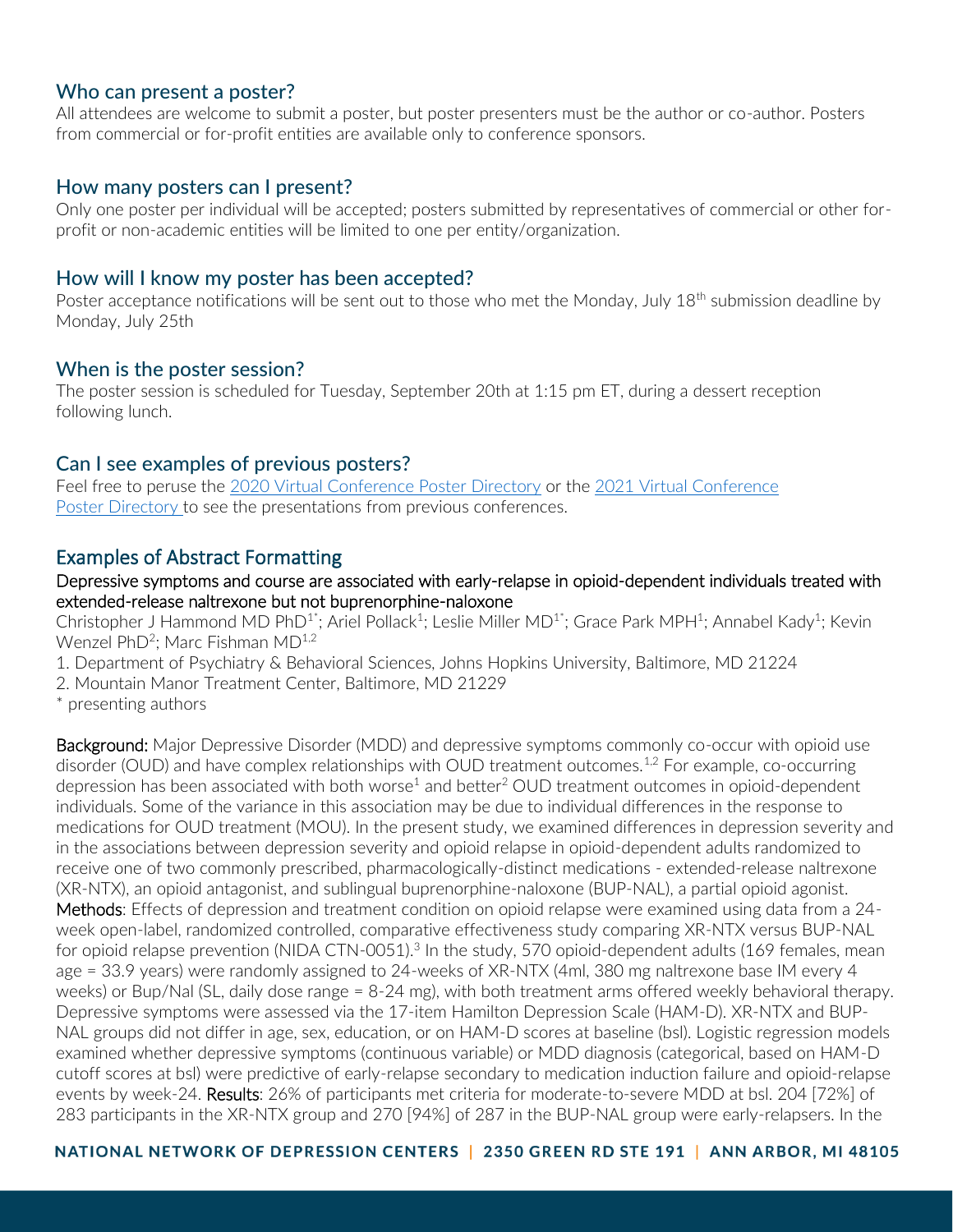total sample, HAM-D scores at week-24 (β = 0.07, *p < 0.001*) were associated with early-relapse and a number of depression x treatment condition interactions were identified [txt con x HAM-D <sub>bsl</sub> ( $\beta$  = 0.03,  $p$  < 0.001); txt con x MDD diagnosis bsl (β = 0.33*, p = 0.02*); and txt con x HAM-D scores week-24 (β = 0.05, *p < 0.001*)]. Post-hoc analyses showed a general pattern of increased depression severity being associated with early-relapse in the XR-NTX but not the BUP-NAL group. Conclusions: Depressive symptoms and disorders represent an important treatment target in individuals with OUD. We found that depression severity was associated with early-relapse and that in opioid-dependent individuals with co-occurring depressive symptoms or MDD that the type of medication received influenced the likelihood of early-relapse. The presence of moderate-to-severe MDD at bsl and increased depressive symptoms during OUD treatment were predictive of induction failure with XR-NTX but not BUP-NAL. Individual differences in the severity of depression during XR-NTX treatment could be due to differences in risk genes (e.g. ORPM1) or childhood adversity, both of which influence inter-individual response to naltrexone. While preliminary and requiring replication, our results suggest that MOU with BUP-NAL may be the treatment of choice in individuals with OUD who have co-occurring depression.

- 1. Kosten TR, Rounsaville BJ, Kleber HD. A 2.5-Year Follow-up of Depression, Life Crises, and Treatment Effects on Abstinence Among Opioid Addicts. Arch Gen Psychiatry. 1986;43(8):733–738. doi:10.1001/archpsyc.1986.01800080019003
- 2. Subramaniam GA, Warden D, Mihajuddin A, Fishman MJ, Stitzer ML, Adinoff B, et al. Predictors of Abstinence: National Institute of Drug Abuse Multisite Buprenorphine/Naloxone Treatment Trial in Opioid-Dependent Youth. J Am Acad Child Adolesc Psychiatry; 2011,50(11):1120-118.
- 3. Lee JD, Nunes DV, Novo P, Bachrach K, Bailey G, et al. Comparative effectiveness of extended-release naltrexone versus buprenorphine-naloxone for opioid relapse prevention (X:BOT): a multicenter, openlabel, randomized controlled trial. Lancet. 2018;391 (10118):309-318.

## Comorbid anxiety disorders and quality of life among patients with bipolar disorder

Marsal Sanches, MD, PhD<sup>1</sup>, Giovana B. Zunta-Soares, MD<sup>1</sup>, Sudhakar Selvaraj, MD, Ph.D<sup>1</sup>, and Jair C. Soares, MD,  $PhD<sup>1</sup>$ .

<sup>1</sup>UT Center of Excellence on Mood Disorders, Department of Psychiatry and Behavioral Sciences, McGovern Medical School, Houston, Texas

Background: Anxiety disorders are highly prevalent among patients with bipolar disorder (BD), and seem to be associated with serious functional impairment and higher rates of morbidity. We carried out a study analyzing the impact of comorbid anxiety disorders on the quality of life of BD patients. Methods: The sample consisted of 81 adult outpatients (30 males/51 females, mean age+ SD=35.98 ± 13.88 years) who met DSM-IV-R criteria for BD (52 BD type I, 17 BD type II, and 12 BD NOS). The diagnosis of BD and the presence of comorbid anxiety disorders was established through the administration of the Structured Clinical Interview for DSM-IV Axis I Disorders (SCID-I). Quality of Life was measured through the World Health Organization Quality of Life scale (WHOQOL-100). Initially, a two-step cluster analysis was performed, utilizing the different domains of the (WHOQOL-100). The resulting clusters were compared as for the rates of comorbid anxiety disorder. In addition, we utilized analysis of covariance to compare bipolar patients with and without anxiety disorders in regard to their quality of life scores, with age, gender, and mood state as covariates. Results: 40 BD patients met criteria for comorbid anxiety disorders, and 27 met criteria for more than one disorder. The most prevalent anxiety disorders identified were PTSD (n=19), GAD (n=13), panic disorder (n=13), agoraphobia (n=10), and social anxiety disorder (n=10). The two-step cluster analysis revealed two different clusters of patients, respectively, with high and low quality of life scores. Anxiety Disorders were significantly more prevalent in the low quality of life group (63.8% versus 36.9%, p=0.015). Moreover, the comparison between patients with and without comorbid anxiety disorders through ANCOVA revealed lower quality of life scores among patients with an associated diagnosis of anxiety disorder with respect to the physical health  $(40.95 \pm 14.78 \text{ vs } 51.71 \pm 13.27; F=8.93, d.f. 1/71, p<0.01)$ , psychological health (44.60  $\pm$  24.02 vs 55.02  $\pm$  15.53; F=8.68, d.f. 1/71, p<0.01), and environment (57.93  $\pm$ 20.19 vs. 73.19  $\pm$  14.69; F=18.5, d.f. 1/71, p<0.01) domains of the WHOQOL scale, even when mood state was included as a covariate. Conclusions: Our results suggest that comorbid anxiety disorders are associated with